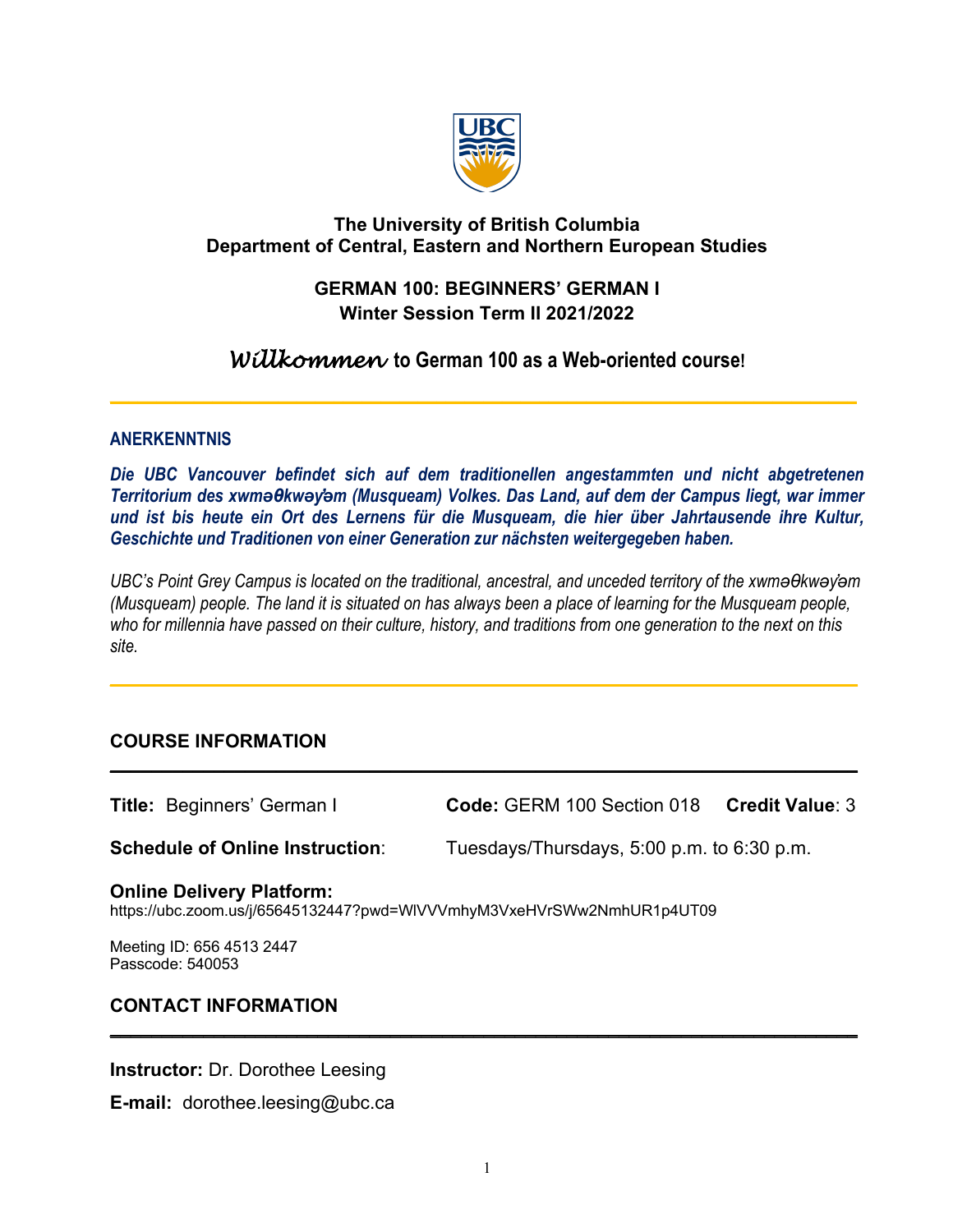**Office hours:** Contact me for a scheduled office hour after class or via email so we can find the best time for your time zone  $\odot$ **Coordinator of German 100:** Dr. Angelika Struch **E-mail:** Angelika.Struch@ubc.ca **Office: Buchanan Tower 901 Office hours: M W F 1:00 – 2:00 p.m. or by appointment**

# **PREREQUISITES**

PREREQUISITES: None COREQUISITES: None

German 100 is intended for students who have **no knowledge of German**. Students who have some knowledge of German are required to take an online assessment of their proficiency. The German Language Program reserves the right to withhold credit from students who do not register in the course level that correlates with their level of proficiency.

\_\_\_\_\_\_\_\_\_\_\_\_\_\_\_\_\_\_\_\_\_\_\_\_\_\_\_\_\_\_\_\_\_\_\_\_\_\_\_\_\_\_\_\_\_\_\_\_\_\_\_\_\_\_\_\_\_\_\_\_\_\_\_\_\_\_\_\_\_\_\_\_

Please send an e-mail to Angelika Struch at Angelika.Struch@ubc.ca for information on how to complete the assessment.

### **COURSE STRUCTURE**

German 100 focuses on the formal acquisition of the German language. It is designed to develop linguistic skills through integrated and interactive practice in reading, writing, listening and speaking. The course also promotes intercultural learning and the development of an international awareness that uplifts diversity and affirms inclusion.

 $\overline{\phantom{a}}$  , and the contribution of the contribution of the contribution of the contribution of the contribution of the contribution of the contribution of the contribution of the contribution of the contribution of the

Instruction in German 100 will be provided through a combination of synchronous and asynchronous approaches to learning. Students are expected to attend regularly scheduled meetings online, at which they will interact with the instructor and other classmates at the same time (synchronous approach). Most synchronous instruction will integrate a combination of lecture, question and answer sessions, whole-class participation, small group activities, partner work and individual work. Learning success will depend on student participation in these synchronous learning activities.

Learning success will also be determined by the frequency and quality of work completed independently (asynchronous approach). Learning a foreign language requires sustained engagement with the material to be learned. German 100 emphasizes the responsibility of students for their own learning; therefore, you will be expected to engage in asynchronous learning of German every day.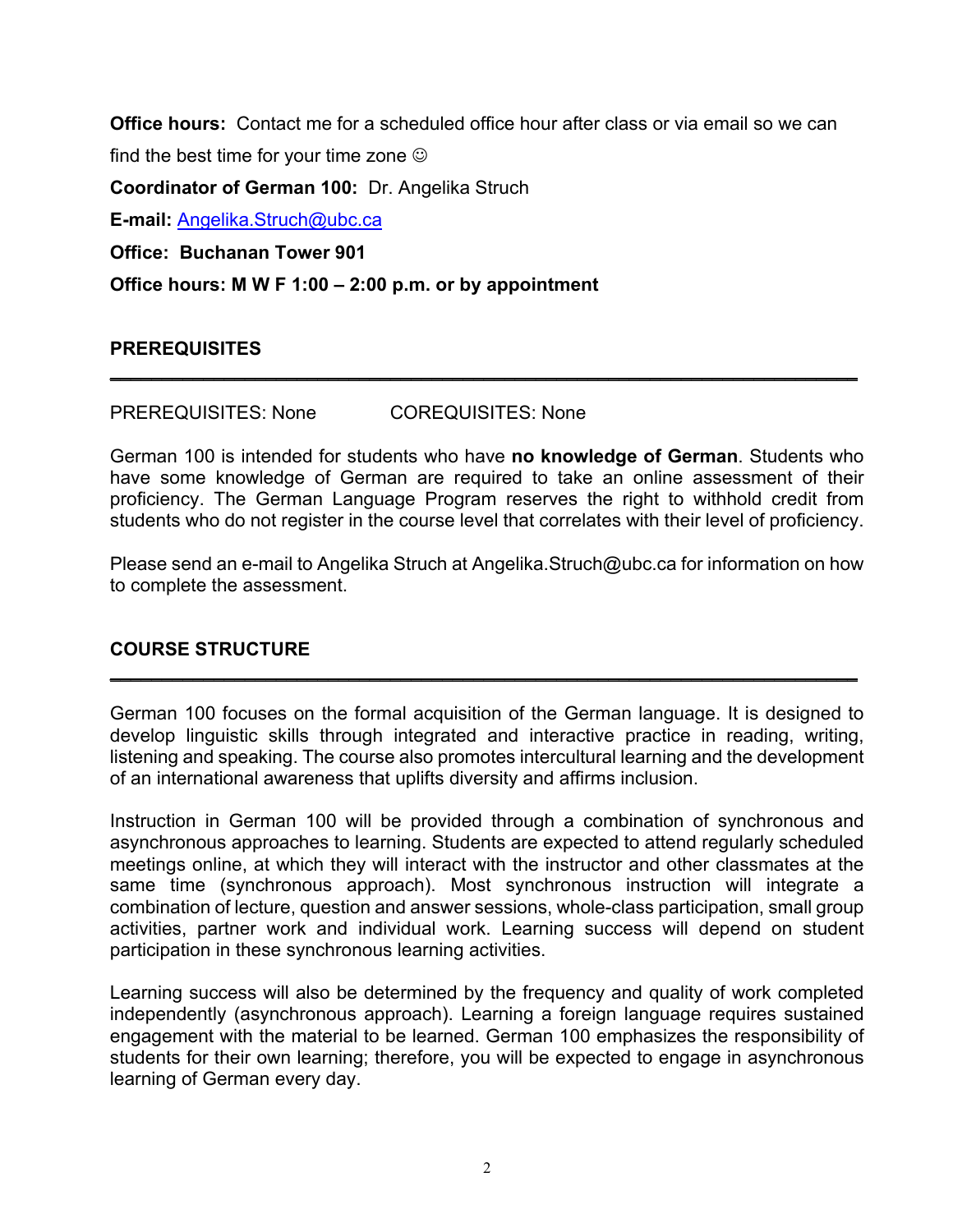Your instructor will determine the platform to be used for instructional meetings and will advise you on making yourself available to meet virtually. For most of your other online course interaction, you will be using *Canvas*, UBC's online learning management platform. It will be used by your instructor to facilitate regular online communication and for such other varied purposes as accessing course material, initiating discussions and undertaking quizzes and exams. To log in to *Canvas* and learn more about the role of this online platform for your learning at UBC visit: https://students.canvas.ubc.ca

# **LEARNING OUTCOMES**

Upon successful completion of this course you will be able to:

■ speak and write in German about such topics as your family, your friends, your studies, your interests and leisure activities, and your opinions and attitudes;

\_\_\_\_\_\_\_\_\_\_\_\_\_\_\_\_\_\_\_\_\_\_\_\_\_\_\_\_\_\_\_\_\_\_\_\_\_\_\_\_\_\_\_\_\_\_\_\_\_\_\_\_\_\_\_\_\_\_\_\_\_\_\_\_\_\_\_\_\_\_\_\_

- apply language skills when communicating with speakers of German in a variety of interactions, such as greetings, introductions, requests for information, descriptions of people, expression of ownership, giving instructions, asking and answering questions;
- comprehend basic aural, spoken and written texts in German;
- apply learning strategies to succeed in learning German and in other future learning of foreign languages;

■ identify the rich dimensions of human diversity that characterize Germanophone cultures, including but not limited to linguistic, racial, ethnic, social, regional, gender and ability difference;

■ enhance your understanding of your own language(s) and cultural background(s).

Learning German and gaining an understanding of German-speaking cultures will expand your understanding of the interrelation of language, thought, and culture.

### **REQUIRED INSTRUCTIONAL MATERIALS**

*SAG MAL. An Introduction to German Language and Culture.* **3rd Student Edition**, Authors: Christine Anton, Tobias Barske Student Package with Online Access Code to *Supersite Plus* (*SSPlus*) and Web Student Activities Manual (*wSAM*)

 $\overline{\phantom{a}}$  , and the contribution of the contribution of the contribution of the contribution of the contribution of the contribution of the contribution of the contribution of the contribution of the contribution of the

The instructional materials are available through **The UBC Bookstore** in an exclusively digital format or with the textbook printed as loose-leaf pages. Both the digital and loose-leaf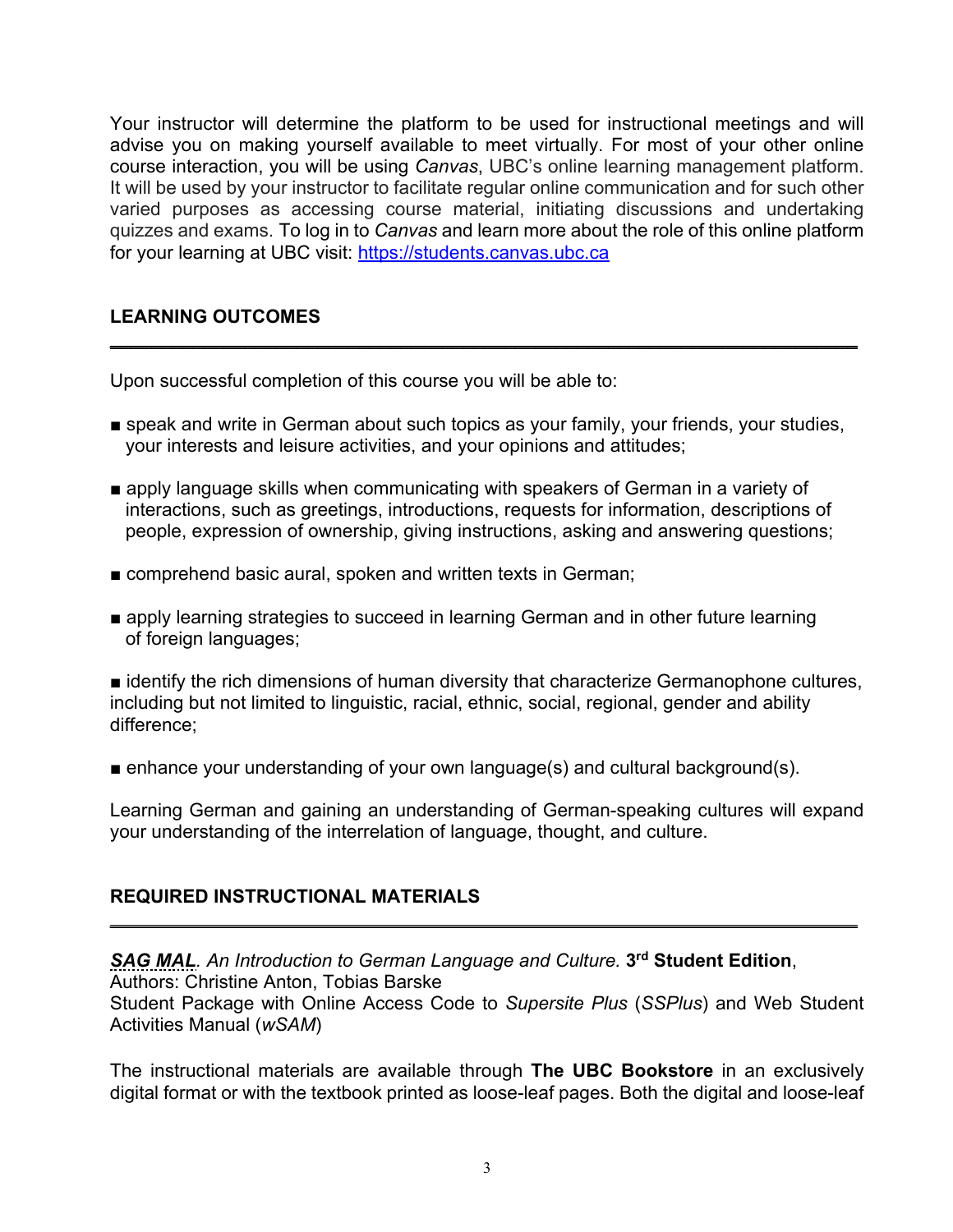formats include a 6-month or a 36-month access code to *Supersite*, the online platform integrated with the *Sag mal* materials. The German Language Program uses the Sag mal instructional materials through four course levels of study: German 100, 110, 200 and 210. *"German 100 Materials & Equipment"***:** This document will be made available to students by their instructor. It provides a comprehensive delineation of the instructional packages and purchase options available to students in order to acquire their materials.

# CULTURE TODAY

In the spirit of our German Program outcomes, German 100 includes materials that highlight a diverse and inclusive understanding of Germanophone cultures, including Black German, Turkish German, LGBTQ+ and Indigenous perspectives, among others. The instructors in the CENES German Program have developed these materials because we value and embrace the rich diversity of the students in our classroom communities.

The Culture today! materials are available in an exclusively digital format and constitute an integral feature of our First-year Language Program. These materials will be made available to students without charge by their instructors.

### **REQUIRED TECHNICAL MATERIALS** \_\_\_\_\_\_\_\_\_\_\_\_\_\_\_\_\_\_\_\_\_\_\_\_\_\_\_\_\_\_\_\_\_\_\_\_\_\_\_\_\_\_\_\_\_\_\_\_\_\_\_\_\_\_\_\_\_\_\_\_\_\_\_\_\_\_\_\_\_\_\_\_

The following technical equipment is required for all students of German 100:

- 1. A reliable computer
- 2. A webcam (either built in to your computer or external)
- 3. Reliable access to the internet
- 4. A browser that supports the viewing of videos and listening to audio
- 5. A space suitable for learning and study

Students will need a computer that has video and audio capacity; for instance, the capacity to view and download documents and presentations, including power point presentations. Some of the *Supersite* exercises will require students to record their voices. For most activities, students will be permitted to leave their cameras off. The exception are those instances where the student(s) must be seen, in order to meet a pedagogical outcome.

A stable internet connection and an environment free of disturbances and distractions is essential. A headset with microphone is recommended, but optional.

*"German 100 Materials & Equipment"***:** This document provides a comprehensive account of the technical equipment required by students and will be made available by their instructor.

All questions and problems regarding technical equipment should be directed to the Learning Technology Hub: **It.hub@ubc.ca.** If you encounter technical issues while using *Canvas*,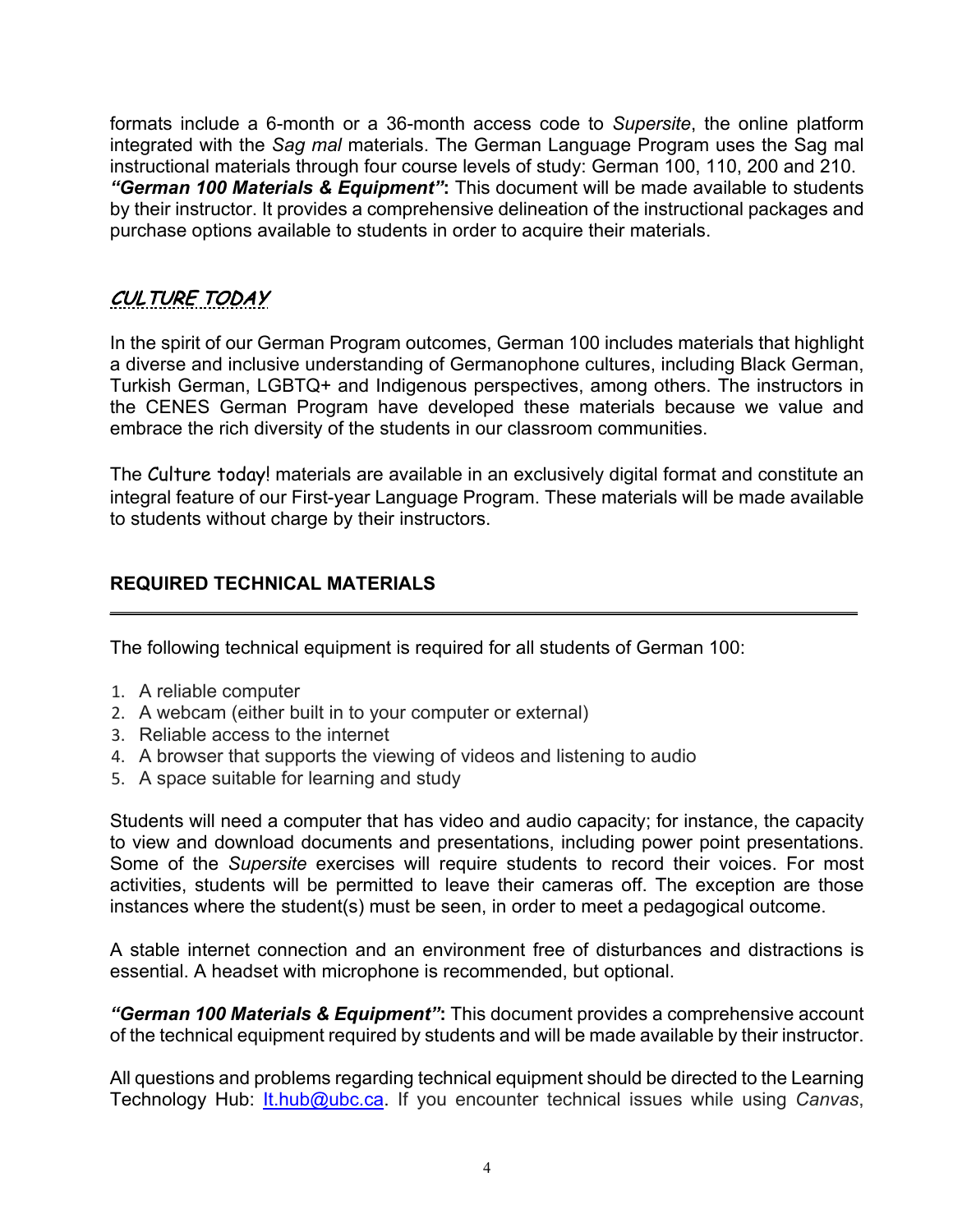please contact the UBC Information Technology Service Centre for assistance, using their online form. For more general information see: https://keeplearning.ubc.ca/

 $\overline{\phantom{a}}$  , and the contribution of the contribution of the contribution of the contribution of the contribution of the contribution of the contribution of the contribution of the contribution of the contribution of the

### **ASSESSMENT OF LEARNING**

#### **Grade Breakdown**

| <b>Participation and Preparation</b>       | 12%        | [instructor discretion] |
|--------------------------------------------|------------|-------------------------|
| <b>Instructor Activities</b>               | 6%         | [instructor discretion] |
| <b>Supersite Assignments</b>               | 12%        | [instructor discretion] |
| <b>Oral Proficiency Assessment</b>         | 5%         |                         |
| <b>Listening Comprehension Assessments</b> | 10%        |                         |
| <b>Midterm Test</b>                        | <b>20%</b> |                         |
| <b>Final Examination</b>                   | 35%        |                         |

### **Participation and Preparation (12%)**

Active participation in all synchronous learning activities is fundamental to language learning success. Instructional meetings are scheduled for synchronous learning and students come prepared for scheduled synchronous learning by completing the work assigned for asynchronous learning. This includes activities and tasks submitted online through the *Supersite* course component or the Culture Today materials through *Canvas*. It also includes any work assigned by the instructor. The grade allocation for this component is at the discretion of the instructor.

#### **Instructor Activities 6%**

Instructors will undertake a variety of learning activities to advance student proficiency in the linguistic skills of reading, writing, listening and speaking and to promote cultural knowledge and learning enjoyment. The selection, marking parameters and grade allocation for these learning activities are at the discretion of the instructor.

#### *Supersite* **Assignments (12%)**

The *Sag mal* instructional materials are fully integrated with an online platform called *Supersite.* Most of the online activities completed through *Supersite* are auto-graded and designed to promote lexical, structural and cultural knowledge. The selection of assignments and grade allocation for this component are at the discretion of the instructor.

#### **Oral Proficiency Assessment (5%)**

Speaking proficiency in German will be evaluated through an oral assessment. The assessment may take various forms; for example, a skit with a fellow classmate, an oral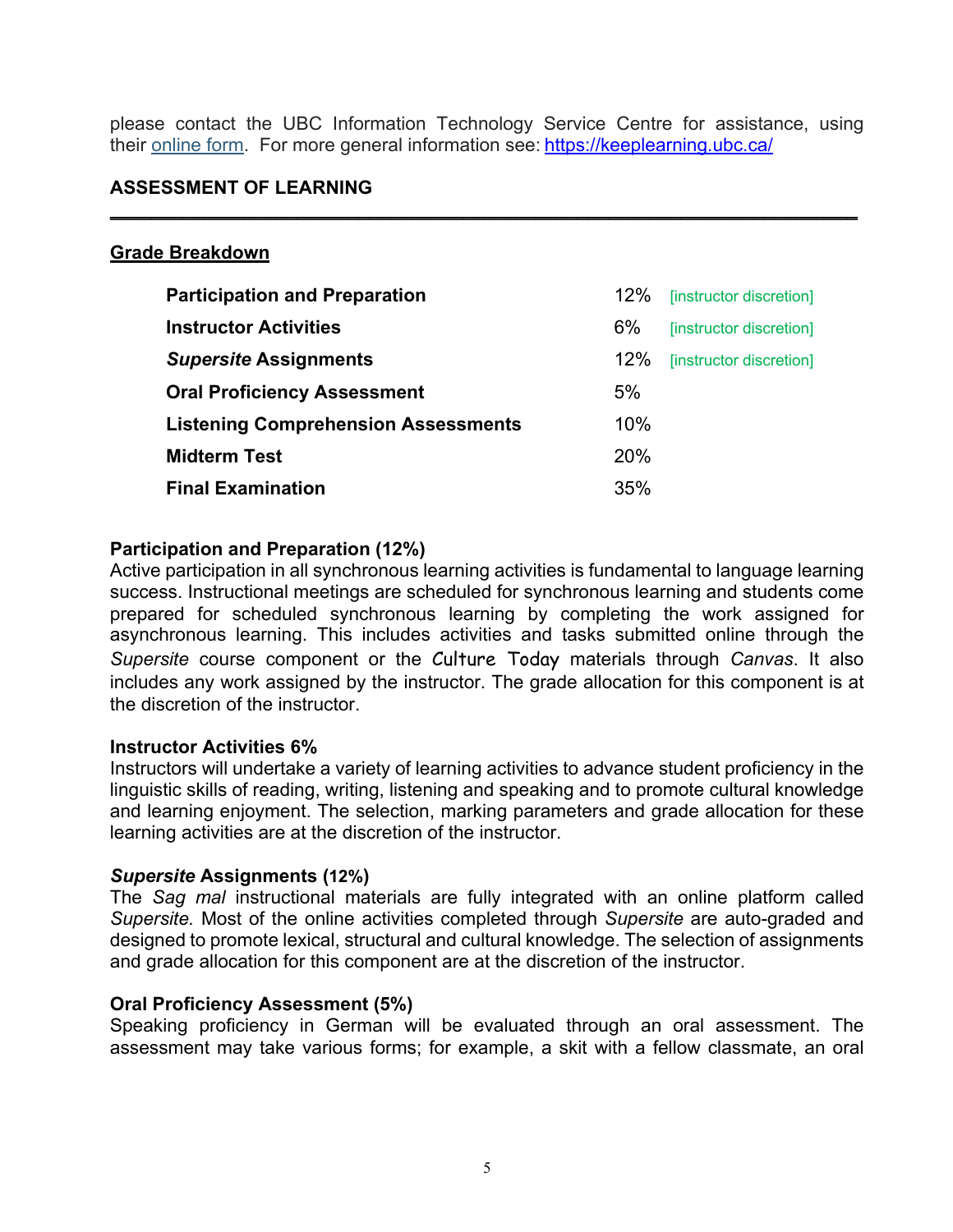presentation, or an interview. Your instructor will determine the format of the assessment and the date for the evaluation.

### **Listening Comprehension Assessments (10%)**

Listening proficiency in German will be evaluated through three aural assessments correlated with the chapter progression of the *Sag mal* instructional materials. The evaluations for *Kapitel* 1 and *Kapitel* 2 each constitute 3% of the final grade, and the evaluation for *Kapitel* 3 constitutes 4% of the final grade. The evaluations will be completed during regularly scheduled synchronous instruction, and will be delivered in the format of an audio recording accompanied by an assessment on comprehension. The instructional time allotted for completion will be approximately ten minutes.

# **Midterm Test (20%)**

The midterm test will be completed during regularly scheduled synchronous instruction and delivered in the format of a *Canvas* Assessment with *Lockdown Browser*. The time allotted to the writing of the test is 50 minutes and it will cover the content up to and including *Kapitel 2* of the *Sag mal* materials (pages 1–94) and the delineation of conjunctions (page 248). The test will also include content from designated modules of the *Culture Today* materials.

# **Final Examination (35%)**

The final exam will take place during the formal examination period and will cover the content from pages 1 to 140 and page 248 in the *Sag mal* instructional materials. It will also include content from designated modules of the Culture Today *materials*. The final exam will be delivered in the format of a *Canvas* Assessment with *Lockdown Browser*. The time allotted to the writing of the exam is two hours and thirty minutes. In order **to pass the course**, students must achieve **a minimum grade of 45% on the final examination**.

# **Assessment Content and Format**

The content for evaluation derives from the *Sag mal* instructional materials, the *Supersite* online platform, and the Culture Today materials. The various formats of the evaluations are designed to assess the linguistic proficiencies of listening, reading and writing, as well as the formal structures of the language, lexical knowledge and familiarity with diverse expressions of culture. Before each scheduled evaluation, students will be provided with a comprehensive delineation of both the content that will be covered and the format that the evaluation will take.

Listening proficiency in a variety of speech acts will be assessed through recorded audio presentations. Tasks to assess comprehension may include but are not limited to providing a response of *True* or *False* to questions about what was heard, choosing the correct answer from a selection of possible responses, or filling the gaps in sentences or in a table of information.

Reading comprehension of a variety of textual genres will be assessed through appropriate comprehension tasks. These tasks may include but are not limited to answering questions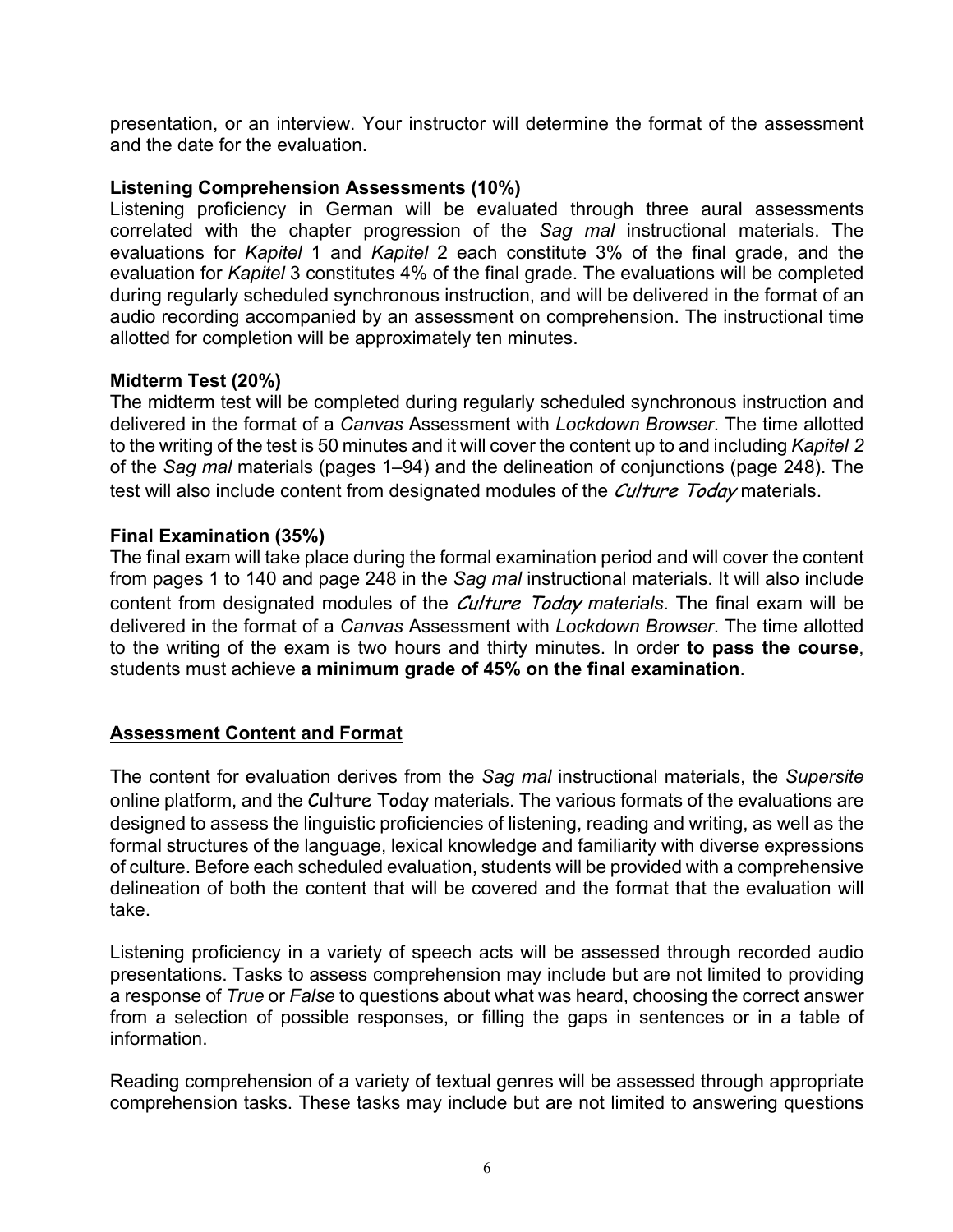about a text, completing a table of information about a text, selecting the correct responses to questions about a text, or putting scrambled information into the correct order.

Writing proficiency will be assessed by requiring that students write in German on topics that have been covered in the instructional and cultural materials, such as family and friends, university studies, hobbies and diverse expressions of German social and cultural life. You may be asked to write a conversation, an e-mail message, a text or a report. In all instances, the writing topic and genre will enable you to express your individual opinions, perspectives and imagination. Marking criteria appropriate to each assessment will be provided.

Speaking proficiency will be evaluated through an oral assessment that may take a variety of forms. This includes but is not limited to a skit with fellow classmates, an oral presentation, or an interview. Before the scheduled evaluation takes place, students will be provided with a comprehensive delineation of the form that the assessment will take and the marking criteria.

Comprehension of the grammatical structures of German will be assessed through tasks and activities appropriate to the structure; e.g. word order may be assessed by re-writing scrambled sentences in the correct word order, using the verbs in their correct form and making case changes, where necessary. Units assessing lexical acquisition are always presented within a coherent and meaningful context and involve image-based tasks and/or discrete recognition activities such as ordering, matching or text completion. Units assessing cultural knowledge focus on people, places, traditions, events and products from the German-speaking world. Assessment forms primarily involve true/false and multiple-choice questions.

**IMPORTANT:** In order to successfully complete the requirements for German 100, students must achieve a total grade of at least 50% for the course and a minimum grade of 45% on the final examination. Students, who do not achieve a minimum grade of 45% on the final examination, will receive a failing grade for the course.

The grading criteria are consistent with the criteria established by the Faculty of Arts see: http://www.calendar.ubc.ca/vancouver/index.cfm?tree=3,42,96,0

# **Assessment Policies**

In accordance with University regulations, cheating and plagiarism is subject to disciplinary action. Students in the German Language Program must write, correct and/or revise all their assignments independently; that is, with no assistance of any kind from another person. The use of electronic aids and devices is also strictly prohibited; however, students are permitted to consult a German-English dictionary, grammatical reference or their instructional materials in either a print or digital form. See: http://learningcommons.ubc.ca/citing-sources-is-aboutmore-than-just-following-the-rules/

Assignments are to be submitted on the original due date, and tests and exams are to be taken on the day set by either your instructor, the program coordinator or by General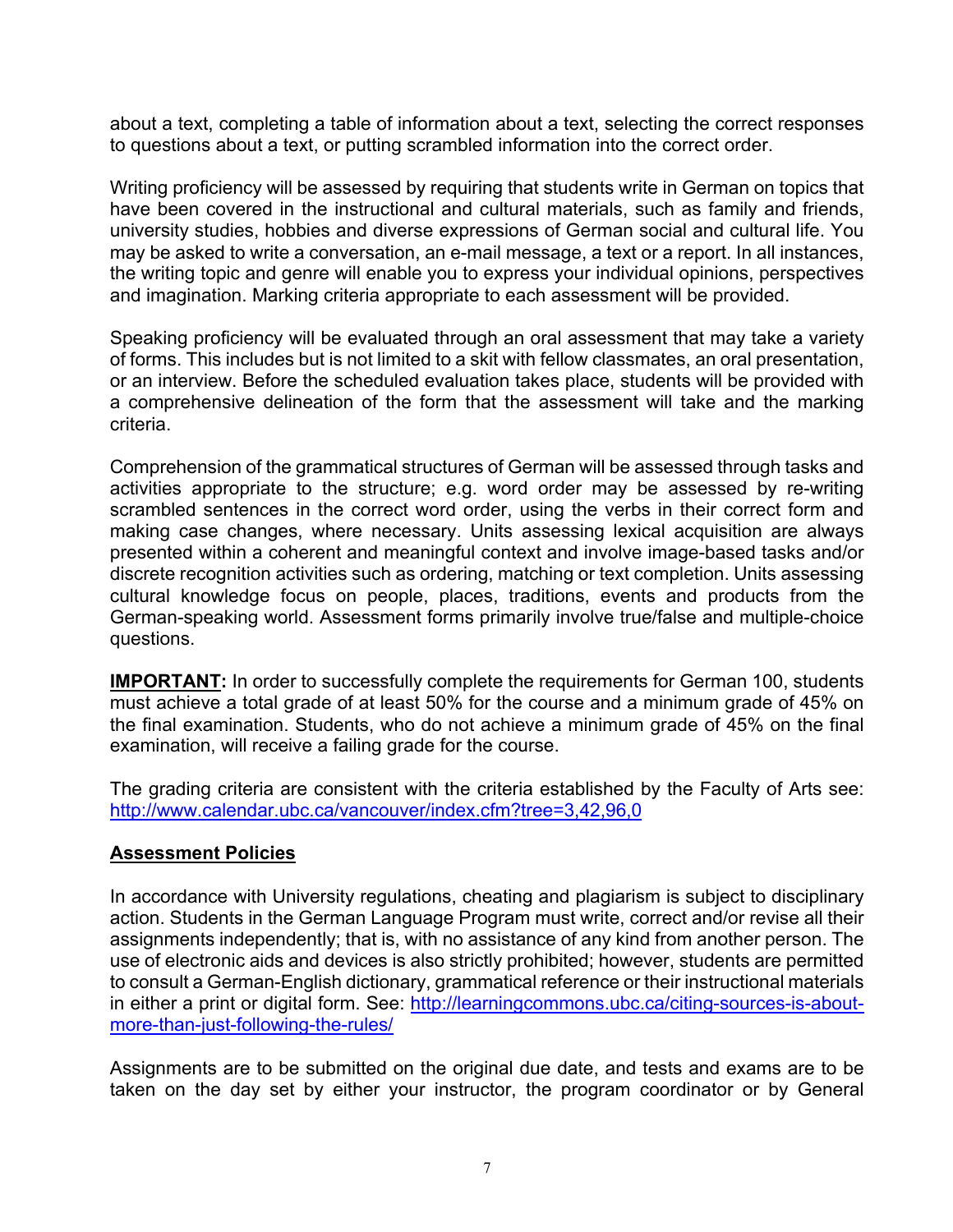Faculties Council. In accordance with UBC policy, students who wish to observe a religious holiday must notify their instructor two weeks in advance of the religious holiday they wish to observe.

If you miss marked coursework for the first time (assignments, assessments, tests, exam) and the course is still in-progress, immediately submit a **Student Self-Declaration** to your instructor, so that your in-term concession case can be evaluated. If you are not requesting concession for the first time or if scheduled instruction is over, fill out an Arts Academic Advising's online academic concession form immediately, so that an advisor can evaluate your concession case. If you are a student in a different Faculty, please consult your Faculty's webpage on academic concession and then contact your instructor where appropriate.

Supporting student learning and success is a priority for instructors in the German Language Program. If there is a concern about a student's progress or wellbeing, the instructor reserves the option of submitting an *Early Alert Concern*: http://earlyalert.ubc.ca

# **UNIVERSITY POLICIES**

UBC provides resources to support student learning and to maintain healthy lifestyles but recognizes that sometimes crises arise and so there are additional resources to access including those for survivors of sexual violence. UBC values respect for the person and ideas of all members of the academic community. Harassment and discrimination are not tolerated nor is suppression of academic freedom. UBC provides appropriate accommodation for students with disabilities and for religious observances. UBC values academic honesty and students are expected to acknowledge the ideas generated by others and to uphold the highest academic standards in all of their actions.

 $\overline{a}$  , and the contribution of the contribution of the contribution of the contribution of the contribution of the contribution of the contribution of the contribution of the contribution of the contribution of the co

Details of the policies and how to access support are available on the UBC Senate website

 $\overline{a}$  , and the contribution of the contribution of the contribution of the contribution of the contribution of the contribution of the contribution of the contribution of the contribution of the contribution of the co

# **OTHER COURSE POLICIES**

#### **Academic Code of Honour**

Academic honesty and integrity are essential principles of the University of British Columbia. All UBC students are expected to behave as honest and responsible members of our academic community and to uphold the highest standards of ethics and academic integrity.

As a student of the German Language Program, you will be required to abide by the principles and policies of the University with respect to academic honesty and integrity, and affirm a pledge to uphold them. See the UBC Calendar entries on "Academic Honesty," "Academic Misconduct," and "Disciplinary Measures," and check out the Student Declaration and Responsibility statement.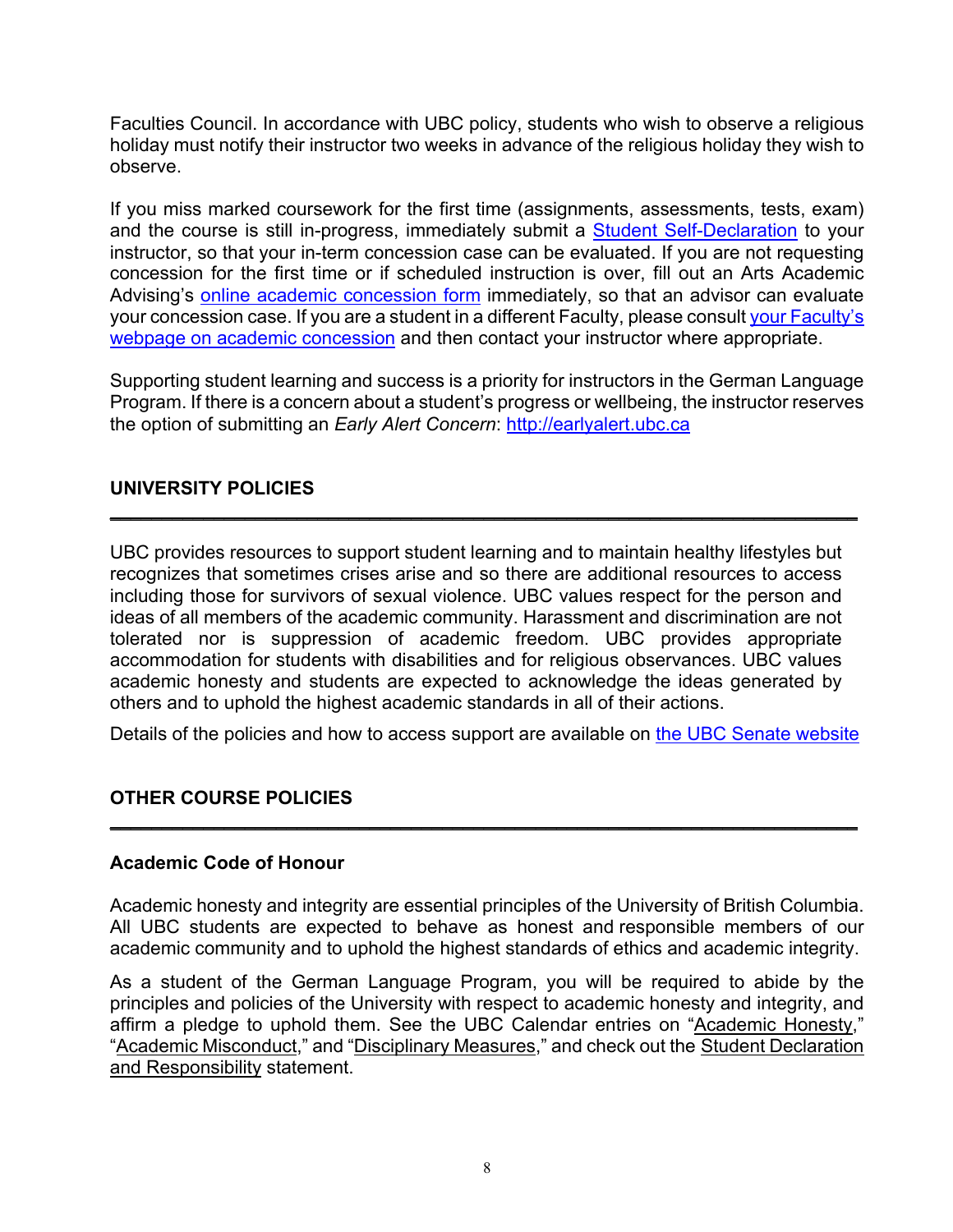### **Attendance**

In accordance with UBC Policies and Regulations, students are expected to attend instructional sessions regularly and to be on time. Arriving late or leaving early is disruptive and will be subject to a reduction in the participation grade. Those students who are absent from scheduled instruction should report the reason for their absence to their instructor as soon after the absence as possible. Students may be granted concession for their absence either by their instructor or, in the case of an extended absence, by the Academic Advising Services of the Faculty of Arts: https://www.arts.ubc.ca/degree-planning/academicperformance/academic-concession/

### Electronic Devices

Computers, cell phones and other electronic devices are to be used only as required for instruction-related activities. Failure to do so is considered disrespectful and may be subject to a reduction in the participation grade. Familiarize yourself with policies on the responsible use of technology for UBC: http://www.it.ubc.ca/security/securitypolicies.html

### Online Communication

When communicating online, please adhere to the code of behavior recommended by The University of British Columbia:

https://distancelearning.ubc.ca/learner-support/communicating-online-netiquette/

# **COPYRIGHT**

All materials of this course are the intellectual property of the instructor or licensed to be used in this course by the copyright owner. Redistribution of these materials by any means without permission of the copyright holder(s) constitutes a breach of copyright and may lead to academic discipline.

\_\_\_\_\_\_\_\_\_\_\_\_\_\_\_\_\_\_\_\_\_\_\_\_\_\_\_\_\_\_\_\_\_\_\_\_\_\_\_\_\_\_\_\_\_\_\_\_\_\_\_\_\_\_\_\_\_\_\_\_\_\_\_\_\_\_\_\_\_\_\_\_